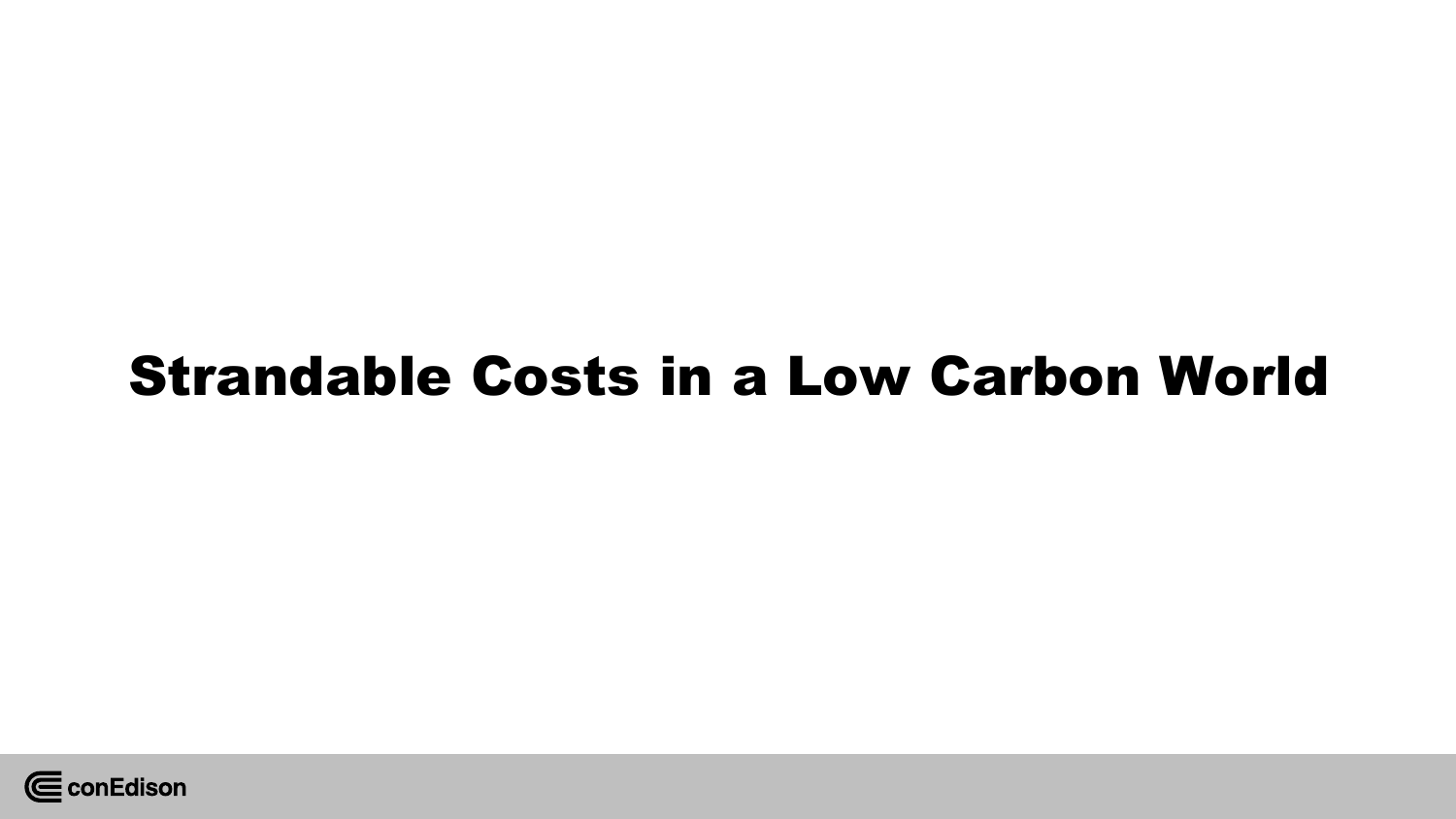### REV Focused on Three "Tracks" and Market Based Solutions



**Track One: Implementation**

*Distribution-level market design, technical platform, integrated system planning & operation, new utility business models, ownership of DER (Order issued Feb 2015)*

- Demonstration projects allow us to try things out
- Utilities will be the Distributed System Platform
- Utility ownership of DER limited to backstop
- Distributed system implementation plan provides blue print



#### **Track Two: Regulatory & Ratemaking**

- Rate design
- Performance based ratemaking



#### **Track Three: Renewables**

- Large-scale renewables
- Renewable portfolio plus zero emission credits

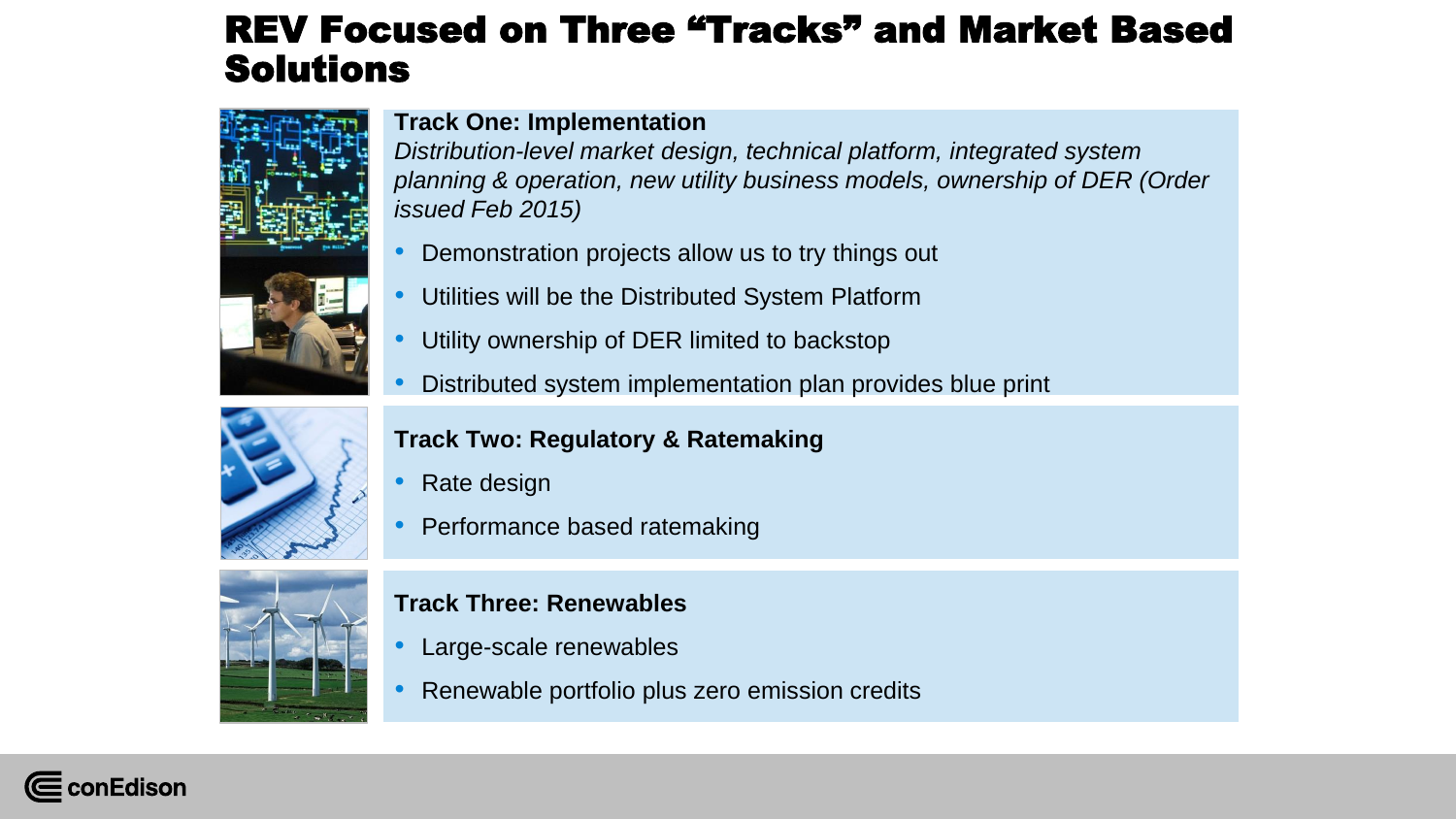### Climate Leadership and Community Protection Act

- Effective January 1, 2020
- Set Statewide GHG Emission Limits
	- 2030: 40% reduction from 1990 emissions
	- 2050: 85% reduction from 1990 emissions
- Establishes energy efficiency goal of 185 trillion BTUs energy reduction from the 2025 forecast
- Provides that disadvantaged communities receive 40% of benefits of clean energy and energy efficiency spending
- Increases New York State's clean energy goals

| <b>Prior Goal</b>                     | <b>CLCPA Goal</b>                                         |
|---------------------------------------|-----------------------------------------------------------|
| 50% renewable electricity by 2030     | 70% renewable electricity by 2030; Zero emissions by 2040 |
| 2,400 MW of offshore wind by 2030     | 9,000 MW of offshore wind by 2035                         |
| 3,000 MW of distributed solar by 2023 | 6,000 MW of distributed solar by 2025                     |
| 1,500 MW of energy storage by 2025    | 3,000 MW of energy storage by 2030                        |

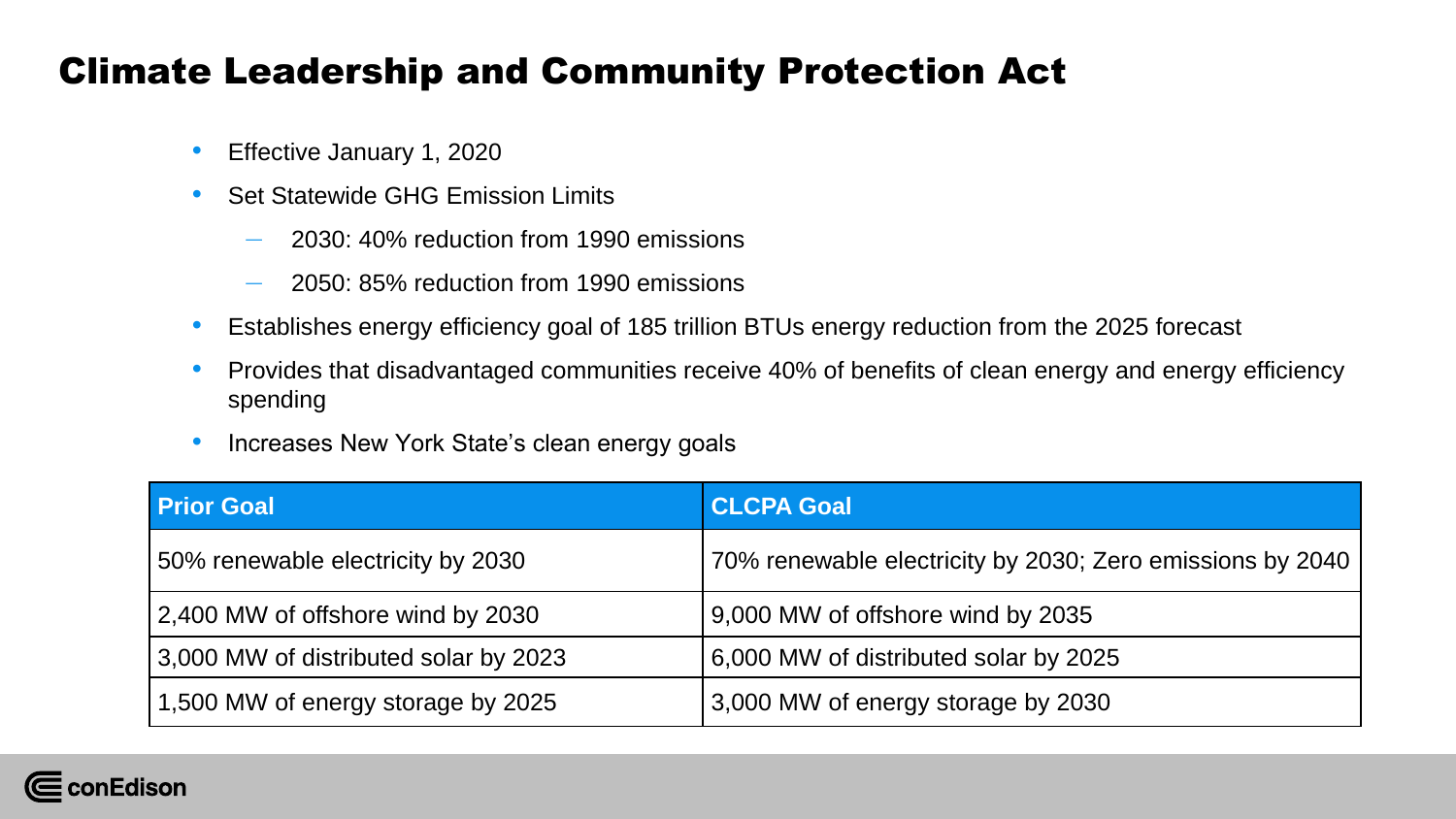### The 2019 bulk solicitation -- Poletti site on track for 12/2022 COD



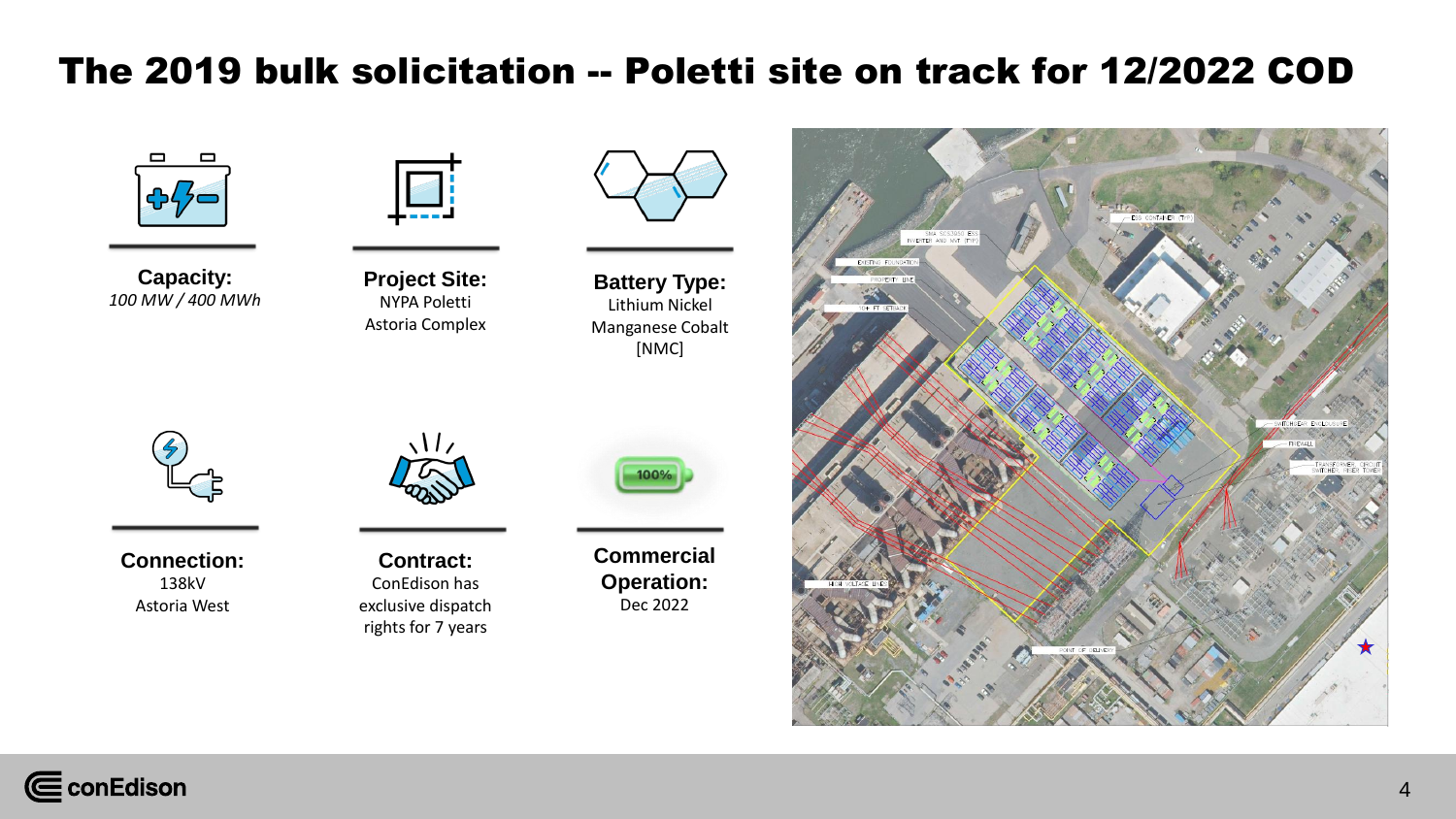### Company Property – 3rd Party Owned ESS Nevins Street Make Ready Site

- Third party energy storage and EV charger operators on utility property
	- 10MW/40MWh of Energy Storage
	- 18 DCFC and Level 2 Chargers.
	- Scheduled commission date: Q2 2021
- Area is being rezoned from light commercial / industrial to mixed residential / commercial
- Benefits:
	- Resiliency
	- Enabling the market by off-setting real estate and interconnection costs
	- Offering publicly accessible DCFC and Level 2 chargers without occupying street parking spaces
	- Supporting the achievement of NYS and NYC ES and EV goals